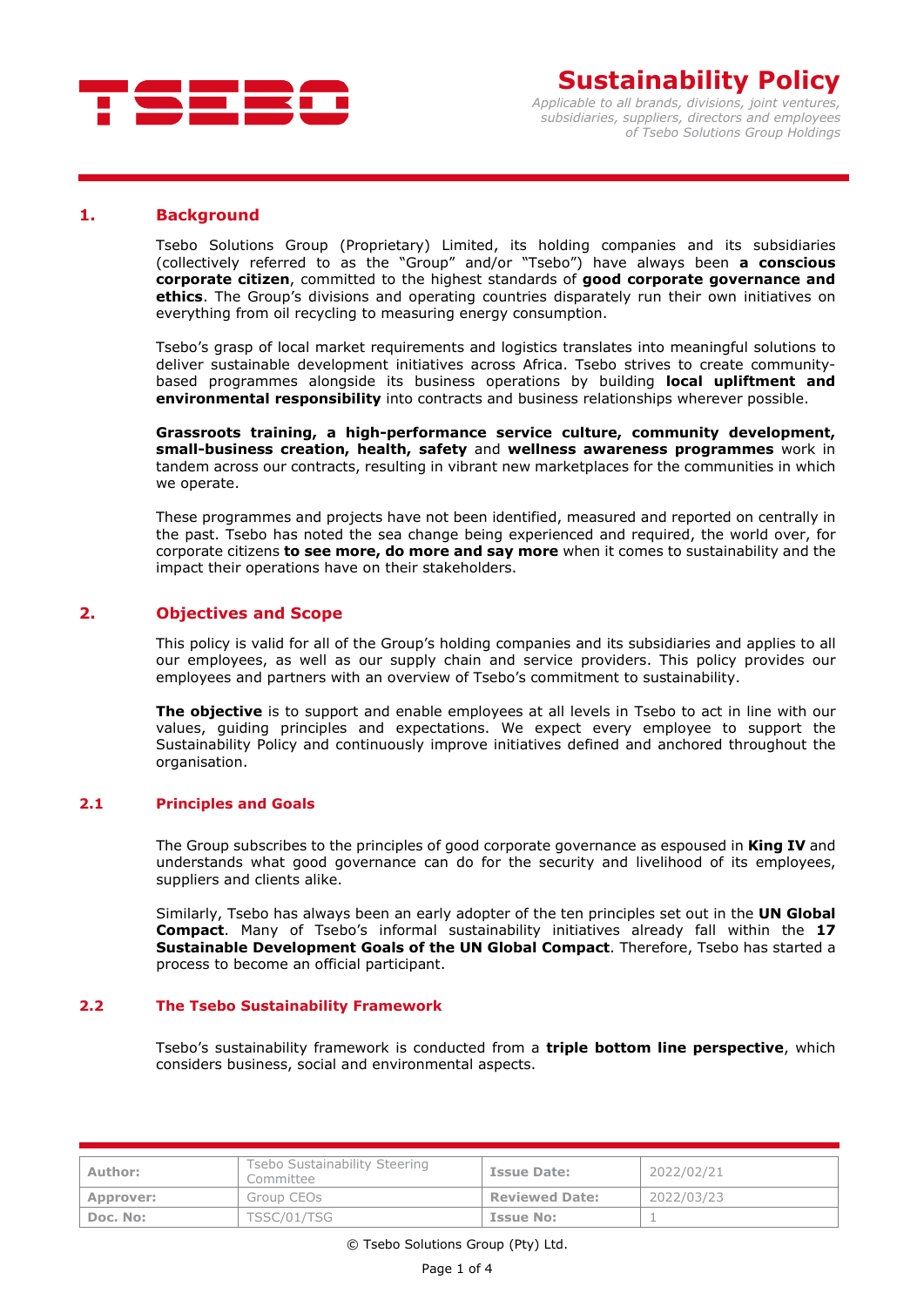

comprises **four Drivers**, namely:

- **Positive People Experience;**
- **Engaging Customer Experience;**
- **Commitment to Sustainable Partnerships;**
- **Managing Environmental Impact**.

These Drivers are reinforced by

- **Good Corporate Governance and Ethics** and a
- **Corporate Social Responsibility** mindset,

and are propelled by our group purpose statement: We **DEVELOP people**, to **SERVE people** to **UPLIFT society**.

The four divers and their two reinforcers stipulate the **six main focus areas** identifying the scope of Tsebo's sustainability approach. The focus areas pave the way forward for continuous **measurement, reporting, and improvement** in the years to come.

#### **2.3 The Six Focus Areas of the Tsebo Sustainability Framework:**

#### **2.3.1 POSITIVE PEOPLE EXPERIENCE**

Our employees are the public faces of Tsebo and we recognise and respect the value each employee adds to the business by delivering excellent service day after day. At Tsebo, we place great focus on attracting and retaining the right talent at all levels to ensure the continued success and sustainability of the organisation.

We continuously strive to create a **high-performance service culture** with a **diverse**, **motivated** and **capable workforce** who live our values and are proud to work for Tsebo. We will build on our commitment to developing strong leaders and engaged employees who are trusted and equipped to make the right decisions for our clients and the communities we serve.

Tsebo believes that it is vital to clarify the organisation's expectations regarding the working environment, practices, and behaviours required throughout the business relating to our people management. By measuring and comparing our people management performance both internally and externally, we continuously identify areas of improvement that will beneficially impact our business, clients, and employees. To this end, we have developed people standards across our business aligned to the end-to-end employee lifecycle.

**Our People Standards** intend to inspire, educate, and support leaders, managers, and employees regarding the fundamental role people management practices have in creating an effective and sustainable organisation.

## **2.3.2 ENGAGING CUSTOMER EXPERIENCE**

Tsebo is committed to the Group's fully integrated **Customer Experience (CX) strategy**. Customer Experience is fully understood and trained at all levels of the organisation. Listening to and understanding client needs, striving to exceed expectations, and responsiveness are vital attributes of the Tsebo DNA.

On average, Tsebo conducts over 2 000 voluntary, one-on-one client surveys annually. The **independent survey process** is outsourced to an external research company to ensure objectivity. If any individual score falls below our minimum satisfaction benchmark, a **unique alert management process** is triggered to remedy any issues immediately.

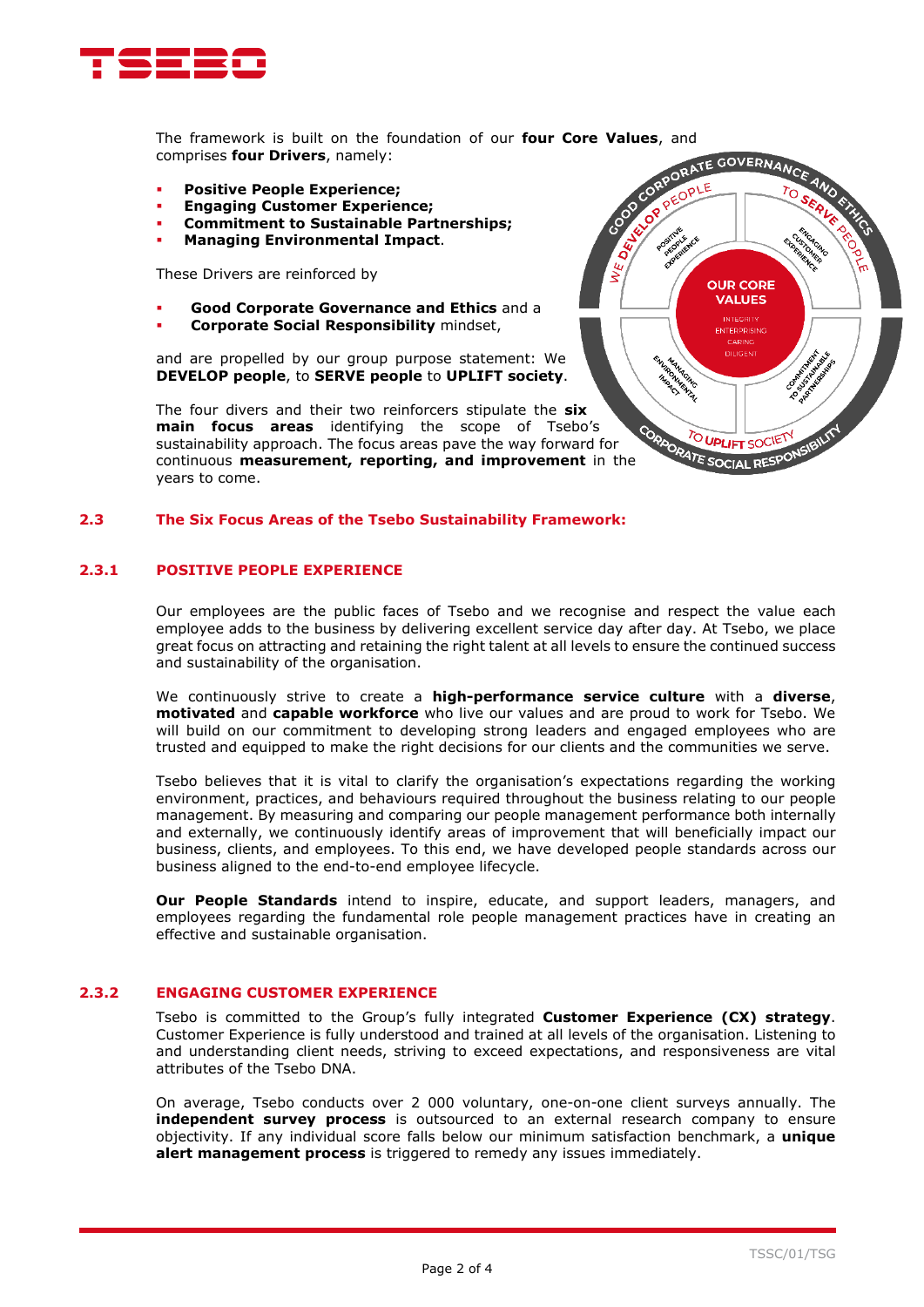

The Group believes in forming close working partnerships with our clients, allowing us to understand the intricacies of our clients' businesses and **innovate** and **evolve** according to their changing needs. We stay abreast of international trends and use **technology** to simplify processes and improve efficiencies.

### **2.3.3 COMMITMENT TO SUSTAINABLE PARTNERSHIPS**

Tsebo is committed to building sustainable partnerships with our clients by investing in community supplier projects that create new SMMEs (Small Business Economic Developments) through our **Enterprise and Supplier Development programme**. Our programme, known as **Tsebo Phakiso**, allocates approximately 40% of our procurement spend to local suppliers.

Our **Enterprise Development (ED) approach** includes identifying SMMEs in the areas in which we operate intending to support local-to-local SMME development through capacity building, grant funding and mentorship. SMME suppliers linked to our supply chain receive technical training to enable growth in profits, job opportunities and increased economic participation.

This aligns with our **Transformation agenda** as a Group.

## **2.3.4 MANAGING ENVIRONMENTAL IMPACT**

The Group is committed to reducing our impact on the environment. We aspire to achieve this through partnering with our clients' Environmental Impact Policies as well as the training and enforcement of **Tsebo's Environmental Policy**.

Managing environmental impact is central to all operations. From providing intelligent metering and monitoring to help our clients minimise water and energy consumption to eco-friendly cleaning products and recyclable food packaging. We challenge our employees to develop innovative product solutions that drive commercial and environmental benefits. We also work closely with our clients to minimise environmental impact and set ongoing targets for improvement.

## **2.3.5 GOOD CORPORATE GOVERNANCE AND ETHICS**

The Group is committed to the highest standards of social and business practices. Our standards adhere to the **UK Bribery Act** and the **South African Prevention and Combatting of Corrupt Practices Act**.

The Group's **Anti Bribery and Corruption Policy** and the **Code of Ethics and Good Business Practice** are the cornerstones of our approach to governance and ethics. These two vital policies, together with Tsebo's **Whistleblower Policy** and **Procedure, Gifts and Entertainment Policy**, provide guidance for maintaining and improving a robust framework for overall good corporate governance and ethics. The policies are trained on, communicated and enforced from shareholders and directors to employees and through to our supply chain and service providers.

Tsebo subscribes to the ethical principles underpinning good corporate governance as outlined in **King IV** and the **Companies Act 2008**, namely **responsibility, accountability, fairness and transparency**. Tsebo endeavours to implement these principles in its governance structures, policies and procedures across the Group.

# **2.3.6 CORPORATE SOCIAL RESPONSIBILITY**

Tsebo strives to enhance community potential in every country of operation by partnering with local communities through a participative approach that integrates them into our value chain.

The Group supports initiatives that enable people to **support themselves**, **employ others**, **create economic stability** and **develop communities** in the areas we operate. Those initiatives include but are not limited to youth employment, skills development, job creation, SMME and rural enterprise development and community upliftment.

Overseen by **Tsebo's Social Ethics and Transformation Committee** and guided by our **Corporate Social Responsibility Policy**, Tsebo's CSR function fulfils two mandates – **entrepreneurship development** and **community support**.